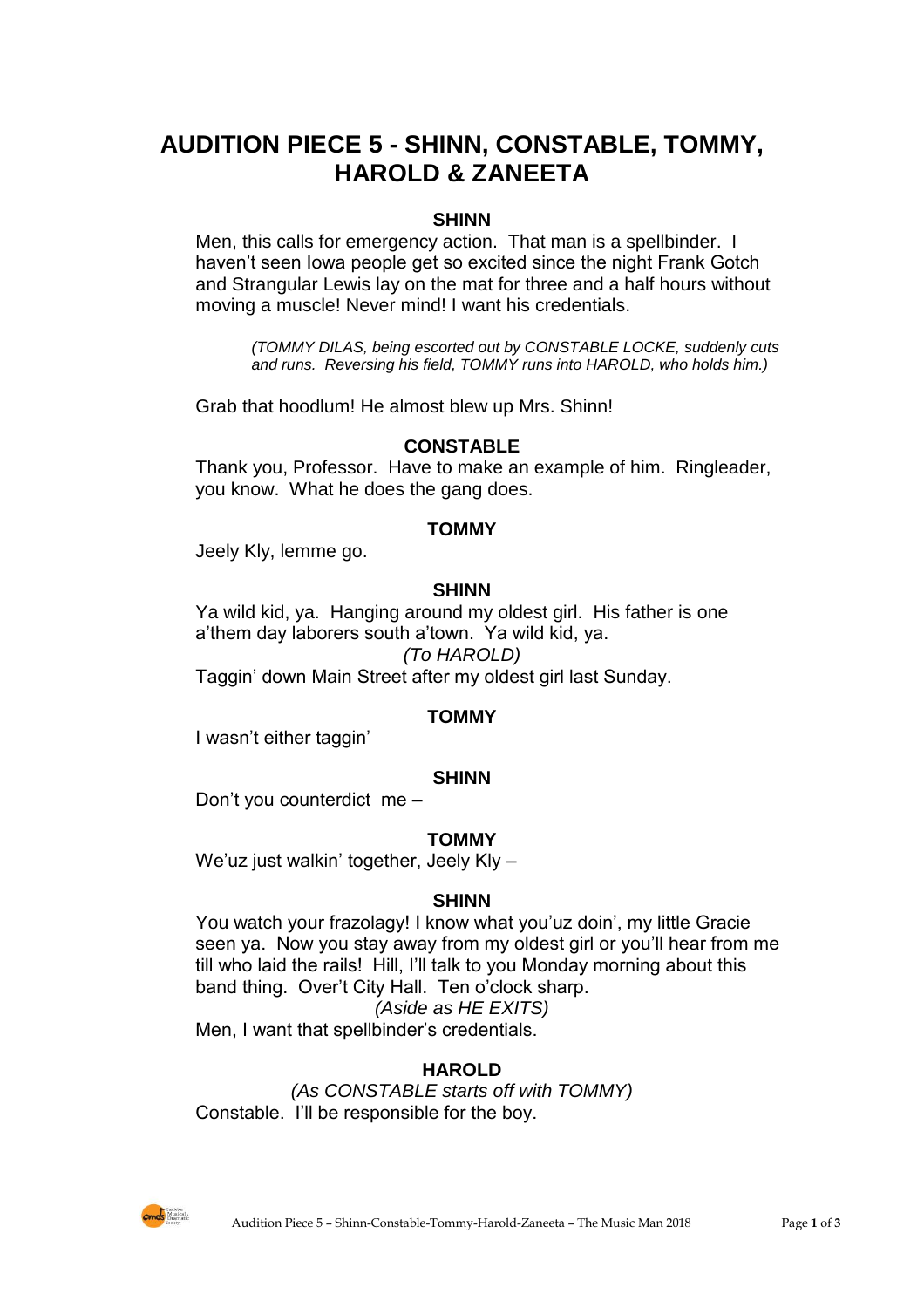## **CONSTABLE**

You don't know this kid – he's tough, and he's got his gang waitin' outside.

## **HAROLD**

Oh, I'll be careful. Tommy, like to talk to you about the band.

#### **TOMMY**

Aw gee, Professor, that's for the little kids.

#### **HAROLD**

I'm not talking about you playing in the band. You're mechanically minded, aren't you? Ever do anything with perpetual motion?

#### **TOMMY**

*(Sullenly)*

Nearly had it a couple times.

#### **HAROLD**

You did? You're my man! Do you realize nobody has ever invented a music-holder for a marching piccolo player? *(Holds arms in piccolo playing position)* No place to hang the music.

## **TOMMY**

*(Impressed)* Jeely Kly! Wonder where I could get some wire from.

#### **HAROLD**

Look in your cellar, that's where people keep wire.

*(TOMMY starts tearing out. The CONSTABLE makes a move, HAROLD restrains him.)*

Oh, Tommy!

#### **TOMMY**

*(Stopping in midflight)*

Yessir?

*(CONSTABLE LOCKE reacts in astonishment at the "sir")*

## **HAROLD**

*(Aside to CONSTABLE)* Now, Constable, I'll show you how to break up a gang. *(Looks around)* Oh, young lady. Oh miss – *(HE beckons to a very pretty WA TAN YE GIRL, pink and sixteen)* What's your name?